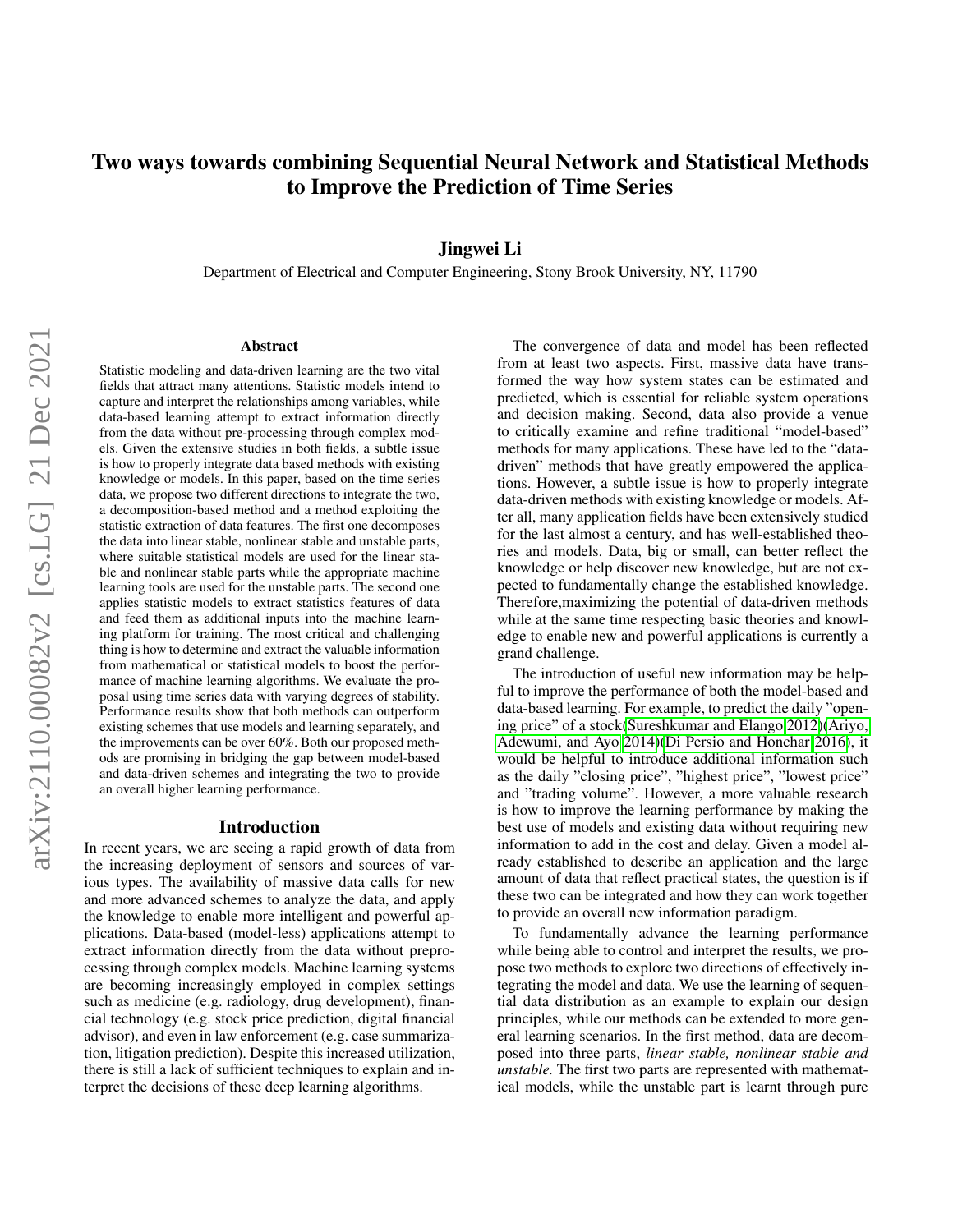data-based methods. Rather than purely relying on mathematical model or machine learning, we expect the model can better represent and interpret the stable data with prior knowledge of the data features, while the pure data-driven learning can help to capture the uncertainty and dynamics of data in a practical scenario. The second method exploits data-driven learning to more flexibly capture the data distribution, while taking advantage of mathematical models to extract statistics of data and feed them as new features into the machine learning platform. The focus is on the finding of proper statistics and the way to integrate model-based and pure data-driven learning. It does not require capturing new data to obtain the additional features.

In the rest of the paper, we first provide background knowledge on statistical models and machine learning methods commonly used to represent time series. We then present the details of our two methods of integrating mathematical models with the data-driven learning scheme. We compare the performance of our schemes with those purely using models or relying on data, and the results show that our schemes are very effective and achieve the best performance in all data sets.

### Preliminaries

Various types of statistical models[\(Aamir and Shabri](#page-6-2) [2016\)](#page-6-2)[\(Gupta et al. 2019\)](#page-6-3)[\(Shbier, Ku-Mahamud, and Oth](#page-7-1)[man 2017\)](#page-7-1)[\(Zhu et al. 2020\)](#page-7-2) have been developed in the literature to represent the time series data for different applications. In recent years, increasing attentions are drawn to apply neural networks and deep learning[\(Kashiparekh](#page-6-4) [et al. 2019\)](#page-6-4)[\(Sangiorgio and Dercole 2020\)](#page-7-3)[\(Hewamalage,](#page-6-5) [Bergmeir, and Bandara 2020\)](#page-6-5) [\(Zhu, Wu, and Wells](#page-7-4) [2021\)](#page-7-4)[\(Zhu 2020\)](#page-7-5) represent complex data distributions. Before presenting our proposed methods, we review some basic statistical models commonly used to represent financial data, and basic neural network structure applied to track time series data.

## Statistic Models

Compared to methods using the neural networks, statistic models can better explain the relationship between data and reveal the mechanism of change among data. In addition, model-based methods have good analytical properties, and can better calculate and theoretically prove the existence and convergence of errors. Taking daily financial stock data as an example, the data constantly change over time. Parameters, such as daily open price, close price, maximum price and minimum price, always change but have some relationships with the data of previous days. For example, the daily close price in day  $t$  may be related with those in day  $t-1, t-2...t-10$ . Generally, the influences from closer days are bigger. Time series models intend to find and capture the strong relationship among the data in day  $t$  and the data in previous days. A few models are commonly used to represent financial data.

A. ARMA Model Auto-Regressive Moving Average (ARMA)[\(Brockwell, Davis, and Calder 2002\)](#page-6-6) is a general

model used to forecast a stationary time series. ARMA  $(p, q)$ combines the Auto-Regressive  $(AR(p))$  process and the Moving Average ( $MA(q)$ ) process.  $AR(p)$  represents a stationary time series

$$
y_t = \mu + \alpha_1 y_{t-1} + \alpha_2 y_{t-2} + \dots + \alpha_p y_{t-p} + e_t, \qquad (1)
$$

where  $\mu$  is a constant,  $\alpha_1, \alpha_2, \ldots \alpha_p$  are the auto-correlation coefficients at lags  $1,2...p$ , and the residual  $e_t$  is often assumed to be Gaussian white noise with the mean zero and the variance  $\sigma_t$ . To improve the accuracy of time series prediction, MA  $(q)$  model takes into account the historical impact of white noise to predict the sequential value:

$$
y_t = \mu + e_t + \theta_1 e_{t-1} + \theta_2 e_{t-2} + \dots + \theta_q e_{t-q}, \qquad (2)
$$

where  $\mu$  is the expectation of  $y_t$  (usually assumed equal to zero),  $\theta$  terms are the weights for prior stochastic term in time series.  $e_t$  is often assumed to follow Gaussian white noises with mean zero and variance  $\sigma_t$ . Integrating AR(p) and  $MA(q)$ , ARMA $(p,q)$  model is expressed as

$$
y_t = \mu + \sum_{i=1}^p \alpha_i y_{t-i} + e_t + \sum_{j=1}^q \theta_j e_{t-j}.
$$
 (3)

B. ARIMA Model To model the non-stationary time series data, Auto-Regressive Integrated Moving Average (ARIMA)[\(Weisang and Awazu 2008\)](#page-7-6) is used to generalize ARMA model with ARIMA  $(p,d,q)$ , where a difference factor or some nonlinear transformation (including power transformation and logarithmic transformation) is introduced. d is the number of difference items needed to convert a non-stationary time series into a stationary one. An ARIMA( $p,d,q$ ) time series will follow the ARMA( $p,q$ ) model after  $d$  times of difference. For example, if a time series  $y_t$  follows the ARIMA( $p,d,q$ ) model, then  $\triangle^d y_t$  follows the ARMA(*p*,*q*) model, where  $\triangle^d y_t$  is the sequence of  $y_t$ after d times differences.

C. ARCH Model In the ARIMA model, we assume the errors follow the homogeneous Gaussian distribution, while Auto-Regressive Conditional Heteroscedasticity (ARCH) model[\(Engle 1995\)](#page-6-7) is used when errors do not follow the same distribution but change over time. The variance of the errors at time  $t$  is affected by the errors before  $t$ , and is thus considered to be conditional. The  $ARCH(P)$  model has the following structure:

$$
y_t = \mu_t + u_t, \quad u_t = z_t \sqrt{h_t}, \quad z_t \sim N(0, 1),
$$

$$
h_t = w + \sum_{j=1}^P \lambda_j u_{t-j}^2.
$$
 (4)

where the constant  $\mu_t$  is usually assumed to equal the expectation of the time series. The random error  $u_t$  is a function of  $z_t$  (which follows a normal distribution) and the GARCH term  $h_t$  (which represents a conditional variance).  $\lambda_i$  is a weight.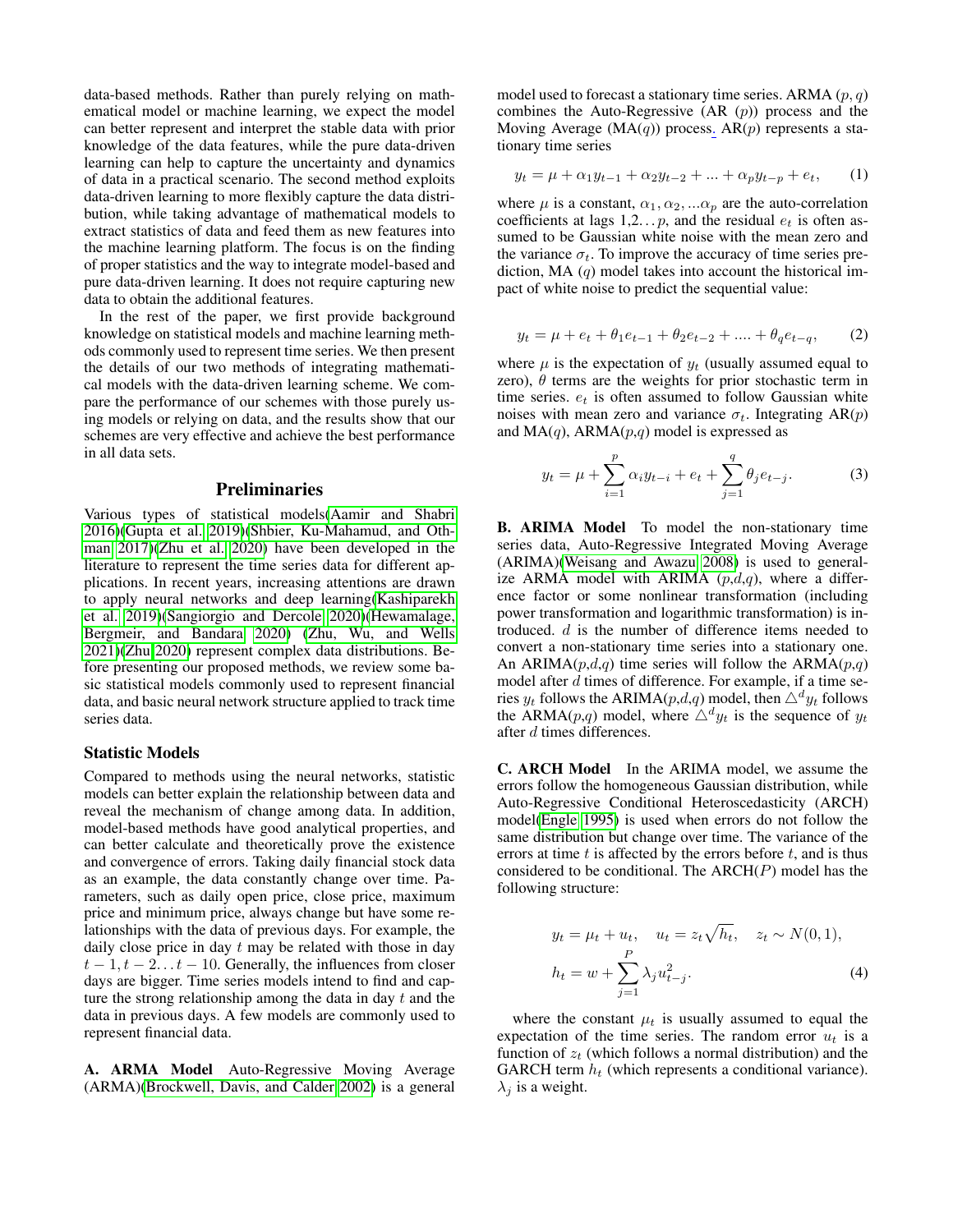D. GARCH Model and ARMA-GARCH Model The conditional variance functions of some residual time series often have the feature of auto-regression, where the current conditional variance is also affected by the previous variance values. As a generation of the ARCH model, the  $GARCH(P, Q) \text{ model}$  [\(Francq and Zakoian 2019\)](#page-6-8) follows

$$
y_t = \mu_t + u_t, u_t = z_t \sqrt{h_t}, \quad z_t \sim N(0, 1),
$$

$$
h_t = w + \sum_{j=1}^P \lambda_j u_{t-j}^2 + \sum_{i=1}^Q \beta_i h_{t-i}.
$$
 (5)

where  $h_t$  is the conditional variance. GARCH model can be integrated with ARMA model as

$$
y_t = \mu_t + u_t, u_t = \sum_{i=1}^p \alpha_i u_{t-i} + e_t + \sum_{j=1}^q \theta_j e_{t-j},
$$
  
\n
$$
e_t = z_t \sqrt{h_t}, \quad z_t \sim N(0, 1),
$$
  
\n
$$
h_t = w + \sum_{j=1}^p \lambda_j e_{t-j}^2 + \sum_{i=1}^Q \beta_i h_{t-i}.
$$
 (6)

to form an ARMA $(p,q)$ -GARCH $(P,Q)$  model. If  $y_t$  is not stationary, it can be replaced with a  $d$  times difference series  $\triangle^d y_t$  to form the ARIMA(p,d,q)-GARCH(P,Q) model.

### Data-driven Learning

Rather than following a pre-established model, modern machine learning and deep learning methods derive the knowledge directly from data without assuming their distribution format, and can well follow nonlinear data. However, they often suffer from large computational cost, weak interpretability, and bias when data are unbalanced. In the case of time series, sequential neural networks, such as Recurrent Neural Network (RNN), Long Short-Term Memory (LSTM) and Gated Recurrent Units (GRU), are often applied.

A. Recurrent Neural Network RNN [\(Manaswi](#page-7-7)  $2018$ )(Tokgöz and Ünal  $2018$ )(Poulos  $2017$ )includes a neural network to provide a very straight-forward but effective way of handling time series or other sequential data. RNN is recurrent, where the same function is performed for each time stage and the output of the previous time stage is the input of the next stage. RNN can model a sequence of data so that each sample depends on previous ones. Backward Propagation Algorithm is often used to train RNN.

B. Long Short-Term Memory As the back-propagated error either explodes or vanishes during the propagation in the training process, RNN cannot process very long time sequence. To alleviate the problem, LSTM [\(Song et al.](#page-7-10) [2020\)](#page-7-10)[\(Sagheer and Kotb 2019\)](#page-7-11) is introduced. It has two transmission states, the cell state  $c_t$  and the hidden state  $h_t^*$ .  $c_t$  changes slowly, while  $h_t^*$  changes faster. An LSTM time stage consists of many recurrently memory cells. Each cell contains three multiplicative gate units, named input gate, forget gate and output gate.

## Modeling Time Series Data with Mathematical Models and Data-driven Learning

Generally, statistical models can well represent stable data with slow variations, but are not good at tracking dynamic data with fast changes. On the other hand, without assuming the data format, learning directly from data can more flexible represent data. However, if there is no knowledge on the data, it may suffer from long training time. It is also hard to control the learning process and explain the results. In order to more accurately model the (time series) data while reducing the complexity and increasing the interpretability, we explore the use of both model-driven and data-driven approaches.

We first introduce a decomposition-based method to exploit both types of techniques. We decompose each data item into multiple parts, and for each part, we choose a specific model or learning format that can best represent its data features. Given the tradeoff between methods that are purely based on models and purely driven by data, if the statistics of data are known, it may help to better understand the data characteristics. Therefore, as a second method, we propose to extract the statistics of data and incorporate them into the pure data-driven learning framework to improve the performance.

## Method 1: Modeling Time Series Data with Decomposition

Time series data can be divided into a stable part and an unstable part. Generally, the stable part can be more easily modeled, while it is often hard to accurately model the unstable part. Further, the stable part can be categorized into two types, linearly stable and non-linearly stable. From the model features we introduce earlier, we could choose to model the linearly stable part of the data with ARIMA and the non-linearly stable part with GARCH. In order to capture all possible features in practical data, we can represent the data with ARIMA-GARCH and Machine Learning techniques (ML) together, so both stable part and and unstable part of the data can be tracked.

A few ML approaches have been introduced to represent time series data. LSTM is a popular ML method to deal with time series with a recurrent neural network. We use LSTM to learn the unstable part, and represent the overall data with  $ARIMA(p, d, q) – GARCH(P, Q) – LSTM$ . It is not difficult to see that this complete data representation can reduce to  $ARIMA(p, d, q) - LSTM$  when there are only linear stable part and unstable part in the time series, that is  $(P =$  $0, Q = 0$ ). The complete  $ARIMA - GARCH - LSTM$ model will reduce to the  $GARCH(P,Q) - LSTM$  model if there is not linearly stable part in the time series, that is  $(p = 0, q = 0)$ . Next we we introduce the detailed formats of these three representations.

A. Complete data representation with ARIMA-GARCH-**LSTM** As a general format, a time series  $y_t$  can be represented as:

$$
y_t = S_t + N_t = LS_t + NS_t + N_t \tag{7}
$$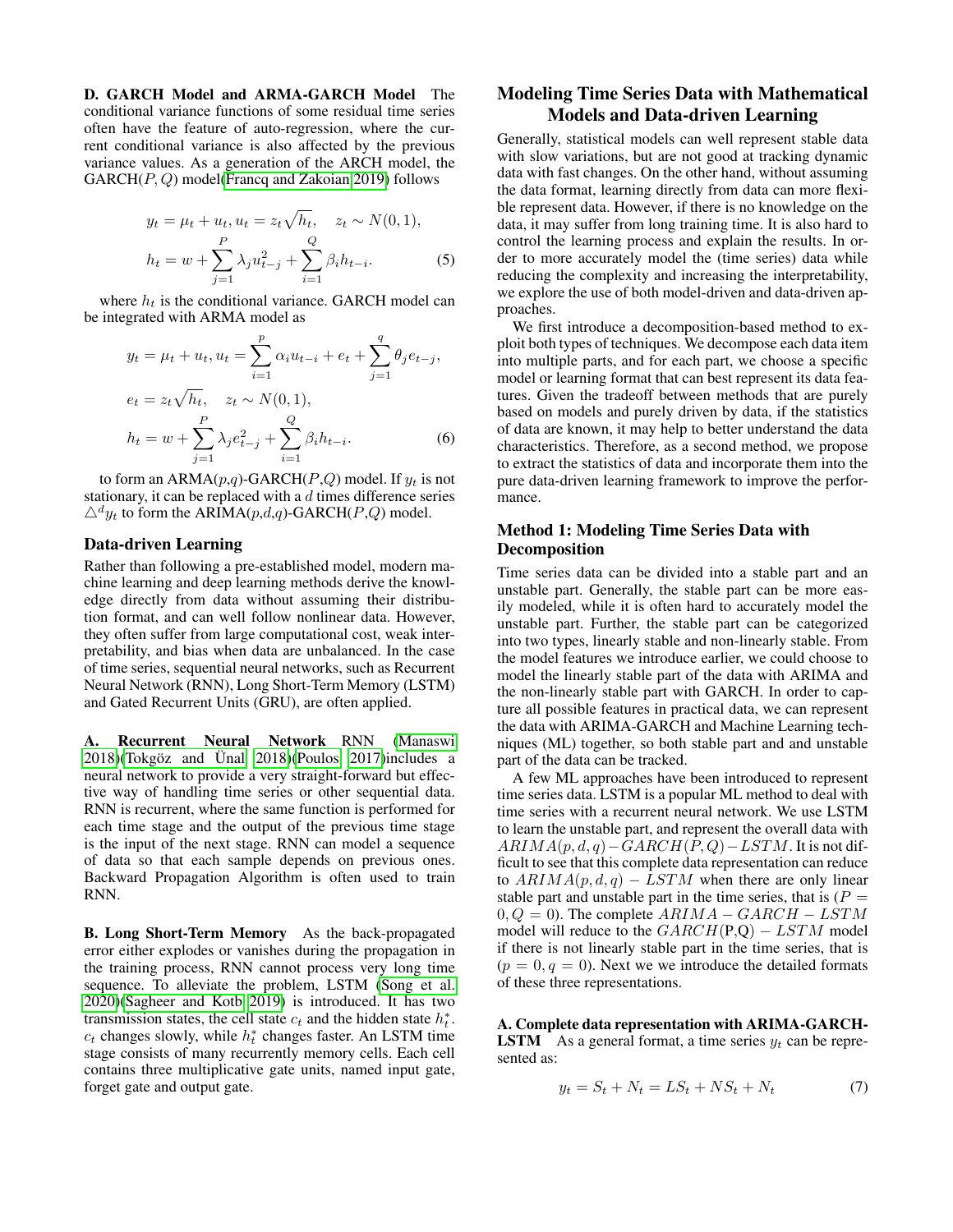where  $S_t$  is the stable part,  $N_t$  is the unstable part,  $LS_t$  is the linearly stable part and  $NS<sub>t</sub>$  is the non-linearly stable part.  $S_t$  can be modeled by ARIMA-GARCH and  $N_t$  can be learnt through  $LSTM$ . In this case,  $y_t$  can be expressed more completely as:

$$
y_t = \mu_0 + u_t + \widehat{LSTM},
$$
  
\n
$$
u_t = \sum_{i=1}^p \alpha_i u_{t-i} + e_t + \sum_{j=1}^q \theta_j e_{t-j},
$$
  
\n
$$
e_t = z_t \sqrt{h_t}, \quad z_t \sim N(0, 1),
$$
  
\n
$$
h_t = w + \sum_{j=1}^p \lambda_j e_{t-j}^2 + \sum_{i=1}^Q \beta_i h_{t-i}^2
$$
 (8)

where  $y_t$  is a stationary time series, and  $\mu_0$  is a constant. The stable part  $u_t$  follows the  $ARIMA - GARCH$  model and the unstable part is learnt through LSTM. The random error  $e_t$  is a function of  $z_t$ , which follows the normal distribution, and  $h_t$  is the GARCH term (i.e. conditional variance). The parameters  $\alpha_i$ ,  $\theta_j$ ,  $\beta_i$  and  $\lambda_j$  are the weights.

B. ARIMA-LSTM If a time series just includes a linearly stable part and an unstable part, the time series can be represented as

$$
y_t = LS_t + N_t,\tag{9}
$$

where  $LS_t$  can be modeled by ARIMA model. The equation above can be expressed as

$$
y_t = \mu_0 + u_t + \widehat{LSTM}
$$
  

$$
u_t = \sum_{i=1}^p \alpha_i u_{t-i} + e_t + \sum_{j=1}^q \theta_j e_{t-j}
$$
 (10)

C. GARCH-LSTM If a time series just includes a nonlinearly stable part and an unstable part, the time series can be represented as

$$
y_t = NS_t + N_t \tag{11}
$$

where  $NS<sub>t</sub>$  can be modeled by the GARCH model. The equation above can be expressed as

$$
y_t = \mu_0 + u_t + \widehat{LSTM}, u_t = z_t \sqrt{h_t}, \quad z_t \sim N(0, 1),
$$

$$
h_t = w + \sum_{j=1}^{P} \lambda_j u_{t-j}^2 + \sum_{i=1}^{Q} \beta_i h_{t-i}^2
$$
 (12)

### Method 2: Sequential Neural Network with Statistic Extraction

Good statistical values of a time series can help to better understand and capture the characteristics of data. The average, median, mode and quantile are some example statistics parameters that can reflect the distribution of a data set and are used the most. However, if these statistics are only drawn from existing data and set to fixed values, they can not well reflect the time varying features of time series data. If

the statistics themselves can be modeled as time series, they may be fed as additional input variables to help better train the sequential neural network.

Apart from variables commonly used as inputs to the sequential neural network, we add in the statistics extracted from the data series as additional inputs. The GARCH term  $h_t$  is a good candidate to choose. As a conditional variance, it can reflect the volatility of the sequence at different time and is essential for describing and predicting the changes of sequence. To explain our design principles, we use LSTM as an example neural network and the GARCH term  $h_t$  as the example statistics.

We use the past values of both  $y_t$  and  $h_t$  to train LSTM and predict the future values of  $y_t$ . That is, besides past values of  $y_t$  (i.e.,  $y_{t-1}, y_{t-2}, ..., y_{t-k}$ ), we add past values of the GARCH term  $h_t$  (i.e.,  $h_{t-1}, h_{t-2}, ..., h_{t-k}$ ) as another input:

$$
y_t = LSTM(y_{t-1}, y_{t-2}, ..., y_{t-k}; h_{t-1}, h_{t-2}, ...h_{t-k}) + \varepsilon_t
$$
 (13)

where  $\varepsilon_t$  is the random error. For the convenience of expression, we call the model above as LSTM-GARCH model.

### Performance Evaluation

We compare the performance of our model with several reference models on the prediction of stock data.

### Experimental Setup

Data sets As typical time series data, stock prices are commonly used in data analyses. We choose three data sets on "Open Price" of different stocks in our performance studies, with each set containing the data of one year. All the data set can be obtained from [https://eoddata.com/stockquote/](https://eoddata.com/stockquote/NASDAQ/AMZN.htm.) [NASDAQ/AMZN.htm.](https://eoddata.com/stockquote/NASDAQ/AMZN.htm.) The first data set is the daily open stock price of "AMZON(AMZN)" from 01-02-2019 to 12- 18-2019. The second data set is the daily open stock price for "Fidelity National Information Services (FIS)" from 01- 02-2019 to 12-18-2019. The third one contains the "Federal Home Loan Mortgage Corp(FMCC)" Company from 01-02- 2018 to 12-04-2018. We divide each data set into two parts,  $91\%$  data are put in the training set and the remaining  $9\%$ is used as the test set. Each training set has 214 samples and each test set has 21 samples. In order to further investigate the performance of our proposed methods, we divide the test data into three subgroups: test set 1 with one week's data from day 1 to day 7, test set 2 with two weeks' data from day 1 to day 14 and test set 3 with three weeks' data from day 1 to day 21. The first data sample in the test set is considered as the data from Day 1. The first data set is represented as  $y_t$  and used as the primary example to show the performance of our methods.

Preparation for ARIMA-GARCH Model Statistic models are often impacted by the stationary level of the data. We use ARIMA-GARCH model in our method 1. As a first step, we check if data are stationary. A time series  $x_t$ is strictly stationary if  $f(x_1, ..., x_n) = f(x_{1+h}, ..., x_{n+h}),$ where *n* and *h* are positive integer numbers and  $f(\bullet)$  denotes a function. ARMA-GARCH can only deal with stationary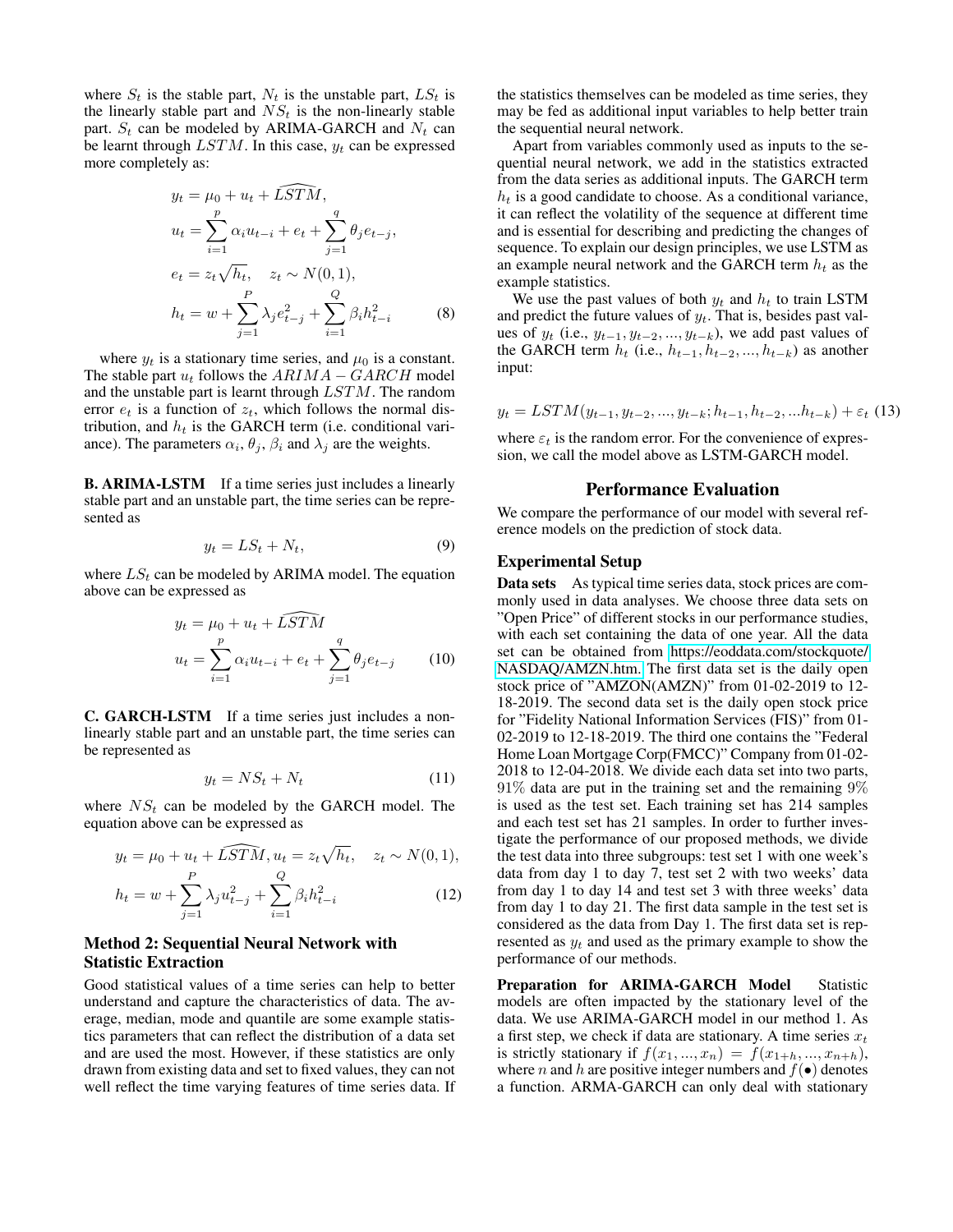data, while ARIMA-GARCH can transfer non-stationary data into stationary ones.

In statistics, Augmented Dickey-Fuller Test(ADF) test is the most popular method to help check if a time series is stationary, and the null hypothesis of ADF test indicates that the time series is not stationary. The p-values obtained by the test is used to decide whether we should reject the null hypothesis, so the times series is considered to be stationary. If p-value is bigger than 0.05, we will accept the null hypothesis; otherwise, we will reject the null hypothesis. In our ADF test of data, the p-value is 0.6135, so we accept the null hypothesis and conclude that the data set is not stationary. Then we transfer the data set  $y_t$  to the difference form  $\triangle y_t$ . From the ADF test of  $\triangle y_t$ , we get the p-value 0.01, so we can reject the null hypothesis and conclude that  $\triangle y_t$  is stationary. Although  $y_t$  is not stationary, its 1 time difference is, so the parameter d in the  $ARIMA(p,d,q)$ -GARCH(P,Q) model is 1. Next we introduce our procedures in constructing the ARIMA-GARCH model for  $y_t$ .

ARIMA(p,d,q)-GARCH(P,Q) Model We use R Studio to build up the ARIMA-GARCH model for the data. Using the "auto.arima" function from 'tseries' library in the studio and the AIC criterion, we determine that  $p = 5, d = 1, q = 2$ for ARIMA (p,d,q). We further check whether the variance of the residuals are homogeneous to determine if there exists an arch effect. If the variance is not homogeneous, we need to build an GARCH model to capture the data dynamics. For the dataset  $y_t$ , we form the ARIMA(5,1,2)-GARCH(1,1) model based on the AIC criterion.

To use the model for prediction, we first build the ARIMA(p,d,q)-GARCH(P,Q) model using the training data. More specifically, we first use the training data  $y_1, y_2, ..., y_m$ to predict  $y_{m+1}$ . Then the true value of  $y_{m+1}$  will be added and we use  $y_1, y_2, \ldots, y_m, y_{m+1}$  to predict  $y_{m+2}$ , where the coefficients  $\alpha_i$  and  $\theta_j$  of ARIMA(p,d,q)-GARCH(P,Q) are updated but not the model structure  $(p, d, q)$  and  $(P, Q)$ .

Setting of the decomposition method We use LSTM as the baseline method to directly learn the data distribution and make one step forward prediction. The "Keras" version '2.3.1', a high-level neural network API written in Python, is used to build up LSTM. We choose " Mean squared Error" as the loss function and tanh as activation function.

In our proposed ARIMA-GARCH-LSTM, we apply ARIMA-GARCH to model the stable data components, and LSTM to learn the distribution of the residual data  $r_t$ . To predict  $y_{t+1}$ , the predicted  $r_{t+1}$  is added to the part of  $y_{t+1}$ that is predicted with ARIMA-GARCH.

Setting of the method based on statistics extraction The GARCH term– $h_t$ , obtained from the equation 8, is a statistics that can reflect the volatility of a time sequence at the time t. In our proposed statistics extraction method, to help capture the dynamic of  $y_t$ , the ARIMA-GARCH model is first built up for the data to obtain  $h_t$ , which is then used as a new feature to input into the LSTM framework with  $y_t$ .

To evaluate the effectiveness of our proposed method, we adopt four common metrics: Mean Squared Error(MSE), Root Mean Squared Error (RMSE), Mean Absolute Error (MAE),and Mean Absolute Percentage Error (MAPE). For all the metrics, the lower the value, the better the performance of the corresponding models. Using  $y$  to denote the ground truth and  $\hat{y}$  to denote the corresponding forecast, the four metrics based on  $n$  predictions are defined as follows:

$$
MSE = \frac{1}{n} \sum_{i=1}^{n} (\hat{y}_i - y_i)^2, MAE = \frac{1}{n} \sum_{i=1}^{n} |\hat{y}_i - y_t|,
$$
  
\n
$$
RMSE = \sqrt{\frac{1}{n} \sum_{i=1}^{n} (\hat{y}_i - y_i)^2}
$$
  
\n
$$
MAPE = \frac{100\%}{n} \sum_{i=1}^{n} |\frac{\hat{y}_i - y_i}{y_i}|
$$
\n(14)

### Result Analysis

Results of Decomposition Method Table [1](#page-5-0) shows that ARIMA-GARCH-LSTM outperforms existing purely model-based scheme ARIMA-GARCH and purely datadriven scheme LSTM in all metrics. Taking results in data set 1 as an example, MSE, RMSE, MAE and MAPS of our proposed model improve 66.56%, 42.17%, 50.57% and 50.35% respectively compared with LSTM and 30.97%, 16.92%, 20.80% and 20.71% respectively compared with ARIMA-GARCH. The results demonstrate that our decomposition-based method can effectively integrate the statistic model with the purely data-driven scheme to largely improve learning performance.

Comparing the results across the subsets of the test data, the performance improvement of the test set 1 is the biggest. For the test set 3, the improvements of MSE, RMSE, MAE and MAPE are 40.19%, 22.66%, 28.77% and 28.42% respectively compared with LSTM and 8.43%, 4.31%, 11.30% and 11.22% respectively compared with ARIMA-GARCH model. This is because we build our model on the base of  $ARIMA(p,d,q)-GARCH(P,Q)$ . From the assumption of ARIMA-GARCH model equation (6) and our preliminary study, its residual has a zero mean. The predicted value  $\hat{y}_t$  is equal to the summation of predicted ARIMA-GARCH value AG and the predicted residual  $\hat{r}_t$ , i.e.,  $\hat{y}_t = AG + \hat{r}_t$ . Accordingly, we have  $E(\hat{y}_t) = E(\hat{AG}) + E(\hat{r}_t) = E(\hat{AG})$ . If the test set has a long time duration, the overall performance of ARIMA-GARCH-LSTM will approach that of ARIMA-GARCH.

Figures [1](#page-5-1) and [2](#page-5-2) show the prediction over time for the data in the test sets 1 and 3 respectively. ARIMA-GARCH-LSTM is shown to be the closest to the ground-true curve in all results, and the accuracy is higher in the prediction of data in the testset 1. Moreover, we observe a first-orderlag in all curves, which means the prediction on the day  $t$  is more close to the result in the day  $t - 1$  $t - 1$ . Taking figure 1 as an example, if we move the true data from 1-6 to the position 2-7, the results from all methods have the same trend of change. The lag problem is common in the time series analysis, as the prediction results of all methods have a tendency to approach those of the previous step.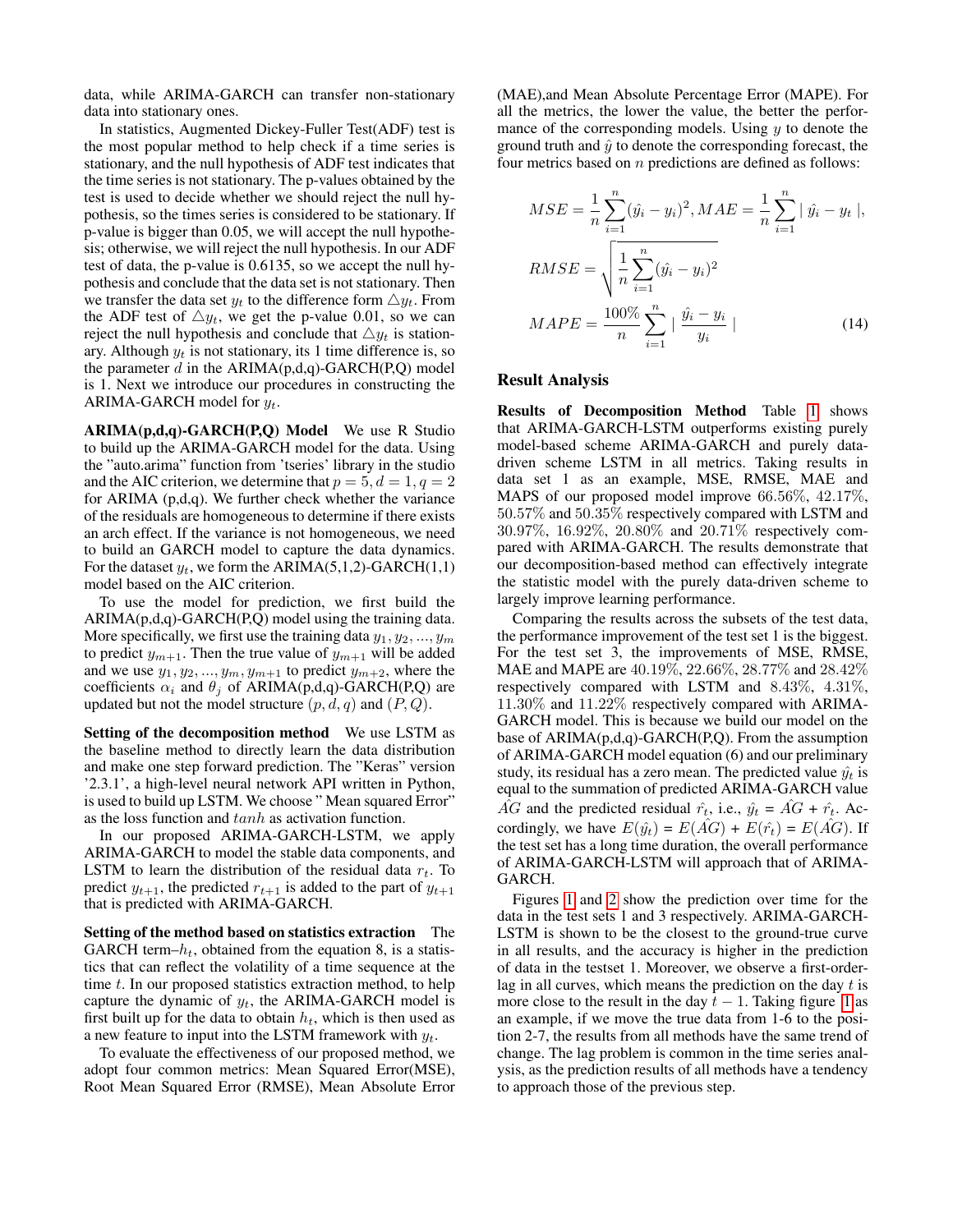<span id="page-5-0"></span>

|            |                      | <b>MSE</b> | <b>RMSE</b>        | <b>MAE</b> | <b>MAPE</b> |
|------------|----------------------|------------|--------------------|------------|-------------|
|            | AG                   | 156.93     | $\overline{12.53}$ | 10.13      | 0.57        |
| Test Set 1 | LSTM                 | 323.92     | 18.00              | 16.23      | 0.90        |
|            | $AG-$<br><b>LSTM</b> | 108.32     | 10.41              | 8.02       | 0.45        |
|            | AG                   | 155.33     | 12.46              | 10.56      | 0.60        |
| Test Set 2 | <b>LSTM</b>          | 280.57     | 16.75              | 14.38      | 0.81        |
|            | $AG-$<br><b>LSTM</b> | 108.06     | 10.40              | 8.34       | 0.47        |
|            | AG                   | 287.66     | 16.96              | 13.92      | 0.78        |
| Test Set 3 | <b>LSTM</b>          | 440.38     | $20.\overline{99}$ | 17.34      | 0.97        |
|            | $AG-$<br><b>LSTM</b> | 263.40     | 16.23              | 12.35      | 0.70        |

Table 1: Comparison of the decomposition-based ARIMA-GARCH-LSTM with reference schemes on different test sets

<span id="page-5-1"></span>

<span id="page-5-2"></span>Figure 1: Predictions of AG-LSTM and its baselines for test set 1 Predictions of AG-LSTM and its baselines for test set 3



<span id="page-5-4"></span>Figure 2: Predictions of AG-LSTM and its baselines for test set 3



<span id="page-5-5"></span>Figure 3: Predictions of LSTM-GARCH and its baselines for test set 1 Predictions of LSTM-GARCH and its baselines for test set 3



Figure 4: Predictions of LSTM-GARCH and its baselines for test set 3

<span id="page-5-3"></span>

|            |                       | <b>MSE</b> | <b>RMSE</b> | <b>MAE</b> | <b>MAPE</b> |
|------------|-----------------------|------------|-------------|------------|-------------|
|            | AG                    | 156.93     | 12.53       | 10.13      | 0.57        |
| Test Set 1 | <b>LSTM</b>           | 323.92     | 18.00       | 16.23      | 0.90        |
|            | LSTM-<br><b>GARCH</b> | 125.01     | 11.18       | 8.53       | 0.48        |
|            | AG                    | 155.33     | 12.46       | 10.56      | 0.60        |
| Test Set 2 | <b>LSTM</b>           | 280.57     | 16.75       | 14.38      | 0.81        |
|            | LSTM-<br><b>GARCH</b> | 149.39     | 12.22       | 10.05      | 0.57        |
|            | AG                    | 287.66     | 16.96       | 13.92      | 0.78        |
| Test Set 3 | <b>LSTM</b>           | 440.38     | 20.99       | 17.34      | 0.97        |
|            | LSTM-<br><b>GARCH</b> | 285.41     | 16.89       | 13.70      | 0.77        |

Table 2: Comparison of the extraction-based LSTM-GARCH with it's baselines on different test sets

Results of Learning with Statistic Extraction We compare the performance of LSTM-GARCH model with those of ARIMA-GARCH model and LSTM model in Table [2.](#page-5-3) shows the prediction results for LSTM,ARIMA-GARCH and LSTM-GARCH for all the test sets. LSTM-GARCH is seen to perform the best for all metrics in all testsets. For the testset 1, compared with the LSTM model, the improvement of MSE, RMSE, MAE and MAPE are 61.41%,37.88%,47.48%,47.29% respectively. This demonstrates that the introduction of additional statistic features into the learning platform has a big impact on the performance of LSTM model. Compared with ARIMA-GARCH, the improvements of MSE, RMSE, MAE and MAPE are 20.34%,10.77%,15.85%,15.82%, which are still big.

Further, comparing the results in different test sets of table [2,](#page-5-3) the performance improvement of test set 1 is the biggest. Over the test set 3, compared with the LSTM model, the values of MSE, RMSE, MAE and MAPE improve 35.2%,  $19.50\%$ ,  $20.95\%$ , and  $20.54\%$ . Although the improvements are smaller than those for the test set 1, they are still large. This shows our second method has a great potential in improving the performance of LSTM model.

In Figures [3](#page-5-4) and [4,](#page-5-5) our proposed method has the best performance and is closest to the curves with true values in all testsets, and the improvement is more obvious in the first testset.

In Table [3,](#page-6-9) we further compare the performance between the methods 1 and 2. ARIMA-GARCH-LSTM not only outperforms the baselines ARIMA-GARCH and LSTM in all metrics, but is also superior to our proposed LSTM-GARCH model. This is because that the decomposition-based method could better exploit the features of data to represent different components with appropriate strategies, while LSTM-GARCH just utilizes the GARCH term to help improve the LSTM performance. However, the second method is more concise and convenient to use, while the first method needs more data pre-processing.

Robust Analysis We use two more data sets to test the superiority of our schemes and the robustness of the performance. The first one is the stock open Price of "Fidelity National Information Services(FIS)" from 01-02-2019 to 12- 18-2019 and the second one is the stock open Price of "Walmart(WMT)" from 01-02-2019 to 12-18-2019. Table 4 and 5 shows the result of "FIS" and "WMT", respectively. For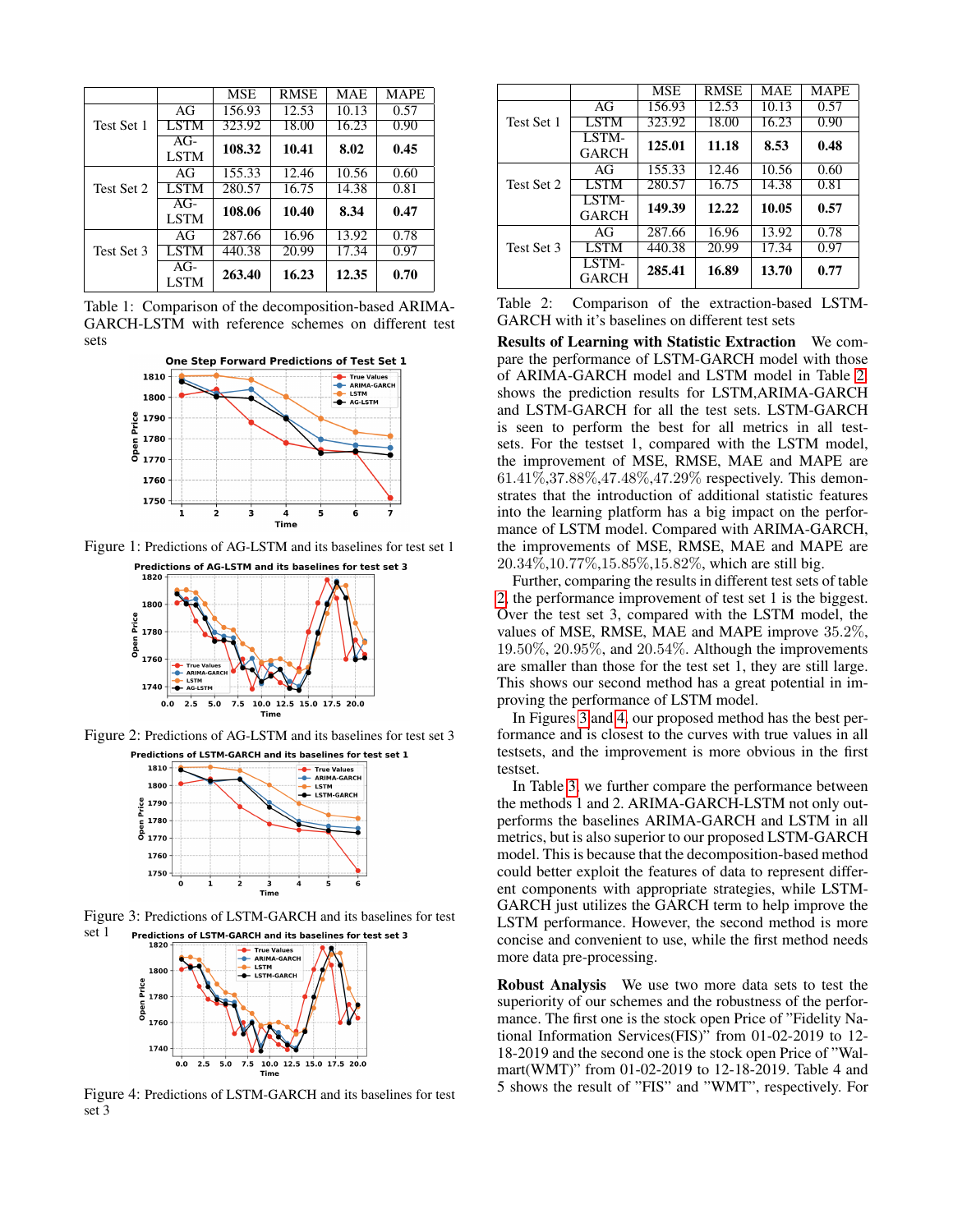<span id="page-6-9"></span>

|            |                       | <b>MSE</b> | <b>RMSE</b> | <b>MAE</b> | <b>MAPE</b> |
|------------|-----------------------|------------|-------------|------------|-------------|
| Test Set 1 | $AG-$<br><b>LSTM</b>  | 108.32     | 10.41       | 8.02       | 0.45        |
|            | LSTM-<br><b>GARCH</b> | 125.01     | 11.18       | 8.53       | 0.48        |
| Test Set 2 | $AG-$<br><b>LSTM</b>  | 108.06     | 10.40       | 8.34       | 0.47        |
|            | LSTM-<br><b>GARCH</b> | 149.39     | 12.22.      | 10.05      | 0.57        |
| Test Set 3 | $AG-$<br><b>LSTM</b>  | 263.40     | 16.23       | 12.35      | 0.70        |
|            | LSTM-<br>GARCH        | 285.41     | 16.89       | 13.70      | 0.77        |

Table 3: Comparison between AG-LSTM and LSTM-GARCH for all test sets.

|            |              | <b>MSE</b>   | <b>RMSE</b> | MAE  | <b>MAPE</b> |
|------------|--------------|--------------|-------------|------|-------------|
| Test Set 1 | AG           | 2.33         | 1.53        | 1.30 | 0.98        |
|            | <b>LSTM</b>  | 2.29         | 1.52        | 1.20 | 0.90        |
|            | LSTM-        | 2.03         | 1.43        | 1.17 | 0.88        |
|            | <b>GARCH</b> |              |             |      |             |
|            | $AG-$        | 1.70         | 1.30        | 1.18 | 0.89        |
|            | <b>LSTM</b>  |              |             |      |             |
| Test Set 2 | AG           | 1.95         | 1.40        | 1.16 | 0.87        |
|            | <b>LSTM</b>  | 2.55         | 1.60        | 1.27 | 0.95        |
|            | LSTM-        | 1.93         | 1.39        | 1.06 | 0.79        |
|            | GARCH        |              |             |      |             |
|            | AG-          | 1.54<br>1.24 |             | 1.04 | 0.77        |
|            | LSTM         |              |             |      |             |
| Test Set 3 | AG           | 2.11         | 1.45        | 1.13 | 0.84        |
|            | <b>LSTM</b>  | 2.41         | 1.55        | 1.28 | 0.95        |
|            | LSTM-        | 2.10         | 1.45        | 1.05 | 0.78        |
|            | GARCH        |              |             |      |             |
|            | AG-          | 1.93         | 1.38        | 1.11 | 0.82        |
|            | LSTM         |              |             |      |             |

Table 4: Comparison of different schemes over data set 2

all the test sets, our proposed two schemes perform much better than the ones purely based on model or purely learnt from data.

Conclusion The increasing demands on big data analysis call for more advanced and accurate learning techniques. Model-based learning and data-based learning are two tools that have been playing important roles. We systematically study the features of data and tools and propose two different methods to concurrently exploit the powerful statistical models and machine learning techniques. We illustrate our scheme using time series data as an example. In the first method, we decompose the time series data into two parts, and use statistical models to represent the stable part and the data-driven learning to track the remaining unstable part. In the second method, we first extract statistic features of data, and then feed them together data as input into the machine learning model. Extensive performance studies demonstrate the superiority of our proposed methods in all experimental settings. We expect our work will motivate more studies to explore the seamless integration of mathematical models and data-driven schemes to enable reliable and interpretable learning.

|        |                      | <b>MSE</b> | <b>RMSE</b> | MAE       | <b>MAPE</b> |
|--------|----------------------|------------|-------------|-----------|-------------|
| Test 1 | AG                   | $2.82e-4$  | 1.68e-2     | 1.37e-2   | 1.08        |
|        | <b>LSTM</b>          | $0.84e-4$  | $2.90e-2$   | $2.47e-2$ | 1.89        |
|        | LSTM-<br>GARCH       | $1.99e-4$  | $1.41e-2$   | $1.20e-2$ | 0.94        |
|        | $AG-$<br><b>LSTM</b> | $1.60e-4$  | $1.27e-2$   | $1.13e-2$ | 0.89        |
| Test 2 | AG                   | $2.32e-4$  | $1.52e-2$   | $1.27e-2$ | 1.01        |
|        | <b>LSTM</b>          | 8.71e-4    | $2.95e-2$   | 2.68e-2   | 2.11        |
|        | LSTM-<br>GARCH       | $1.77e-4$  | $1.33e-2$   | $1.13e-2$ | 0.91        |
|        | $AG-$<br><b>LSTM</b> | $1.69e-4$  | $1.30e-2$   | $1.15e-2$ | 0.92        |
| Test 3 | AGr                  | $4.82e-4$  | $2.19e-2$   | $1.67e-2$ | 1.39        |
|        | <b>LSTM</b>          | $9.20e-4$  | $3.03e-2$   | $2.75e-2$ | 2.22        |
|        | LSTM-<br>GARCH       | $4.43e-4$  | $2.11e-2$   | $1.59e-2$ | 1.33        |
|        | $AG-$<br><b>LSTM</b> | 4.19e-4    | $2.05e-2$   | $1.57e-2$ | 1.31        |

Table 5: Comparison of different schemes over data set 3

### References

<span id="page-6-2"></span>Aamir, M.; and Shabri, A. 2016. Modelling and forecasting monthly crude oil price of Pakistan: A comparative study of ARIMA, GARCH and ARIMA Kalman model. In *AIP Conference Proceedings*, volume 1750, 060015. AIP Publishing LLC.

<span id="page-6-0"></span>Ariyo, A. A.; Adewumi, A. O.; and Ayo, C. K. 2014. Stock price prediction using the ARIMA model. In *2014 UKSim-AMSS 16th International Conference on Computer Modelling and Simulation*, 106–112. IEEE.

<span id="page-6-6"></span>Brockwell, P. J.; Davis, R. A.; and Calder, M. V. 2002. *Introduction to time series and forecasting*, volume 2. Springer.

<span id="page-6-1"></span>Di Persio, L.; and Honchar, O. 2016. Artificial neural networks architectures for stock price prediction: Comparisons and applications. *International journal of circuits, systems and signal processing* 10(2016): 403–413.

<span id="page-6-7"></span>Engle, R. 1995. *ARCH: selected readings*. Oxford University Press.

<span id="page-6-8"></span>Francq, C.; and Zakoian, J.-M. 2019. *GARCH models: structure, statistical inference and financial applications*. John Wiley & Sons.

<span id="page-6-3"></span>Gupta, A.; Sharma, K. C.; Vijayvargia, A.; and Bhakar, R. 2019. Very Short term Wind Power Prediction Using Hybrid Univariate ARIMA-GARCH Model. In *2019 8th International Conference on Power Systems (ICPS)*, 1–6. IEEE.

<span id="page-6-5"></span>Hewamalage, H.; Bergmeir, C.; and Bandara, K. 2020. Recurrent neural networks for time series forecasting: Current status and future directions. *International Journal of Forecasting* .

<span id="page-6-4"></span>Kashiparekh, K.; Narwariya, J.; Malhotra, P.; Vig, L.; and Shroff, G. 2019. Convtimenet: A pre-trained deep convolutional neural network for time series classification. In *2019 International Joint Conference on Neural Networks (IJCNN)*, 1–8. IEEE.